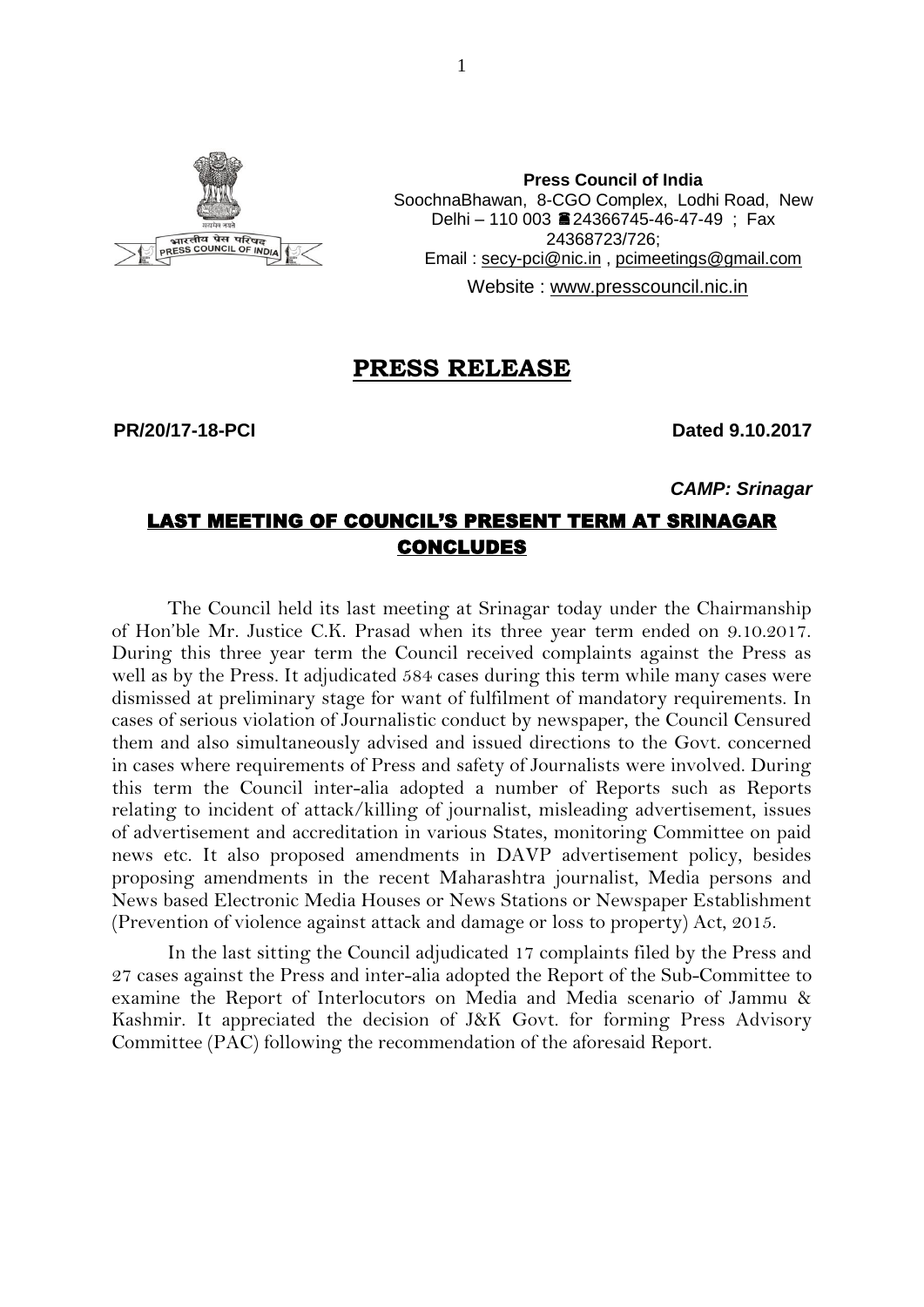

सूचना भवन, 8 सी.जी.ओ. कॉम्पलेक्स, लोदी रोड, नई दिल्ली - 110 003 Soochna Bhawan, 8, CGO Complex, Lodhi Road, New Delhi-110 003 24366745-46-47-49 / 24366403-04-05-25 फैक्स Fax: विस्तार Extn. 224 ई-मेल  $E$ -Mail: pcibpp@gmail.com वेबसाइट Website: www.presscouncil.nic.in

# **Press Council of India New Delhi**

## **REPORT OF THE SUB-COMMITTEE TO EXAMINE THE REPORT OF INTERLOCUTORS ON MEDIA ON MEDIA AND MEDIA SCENARIO OF JAMMU & KASHMIR**

**ADOPTED ON 09.10.2017**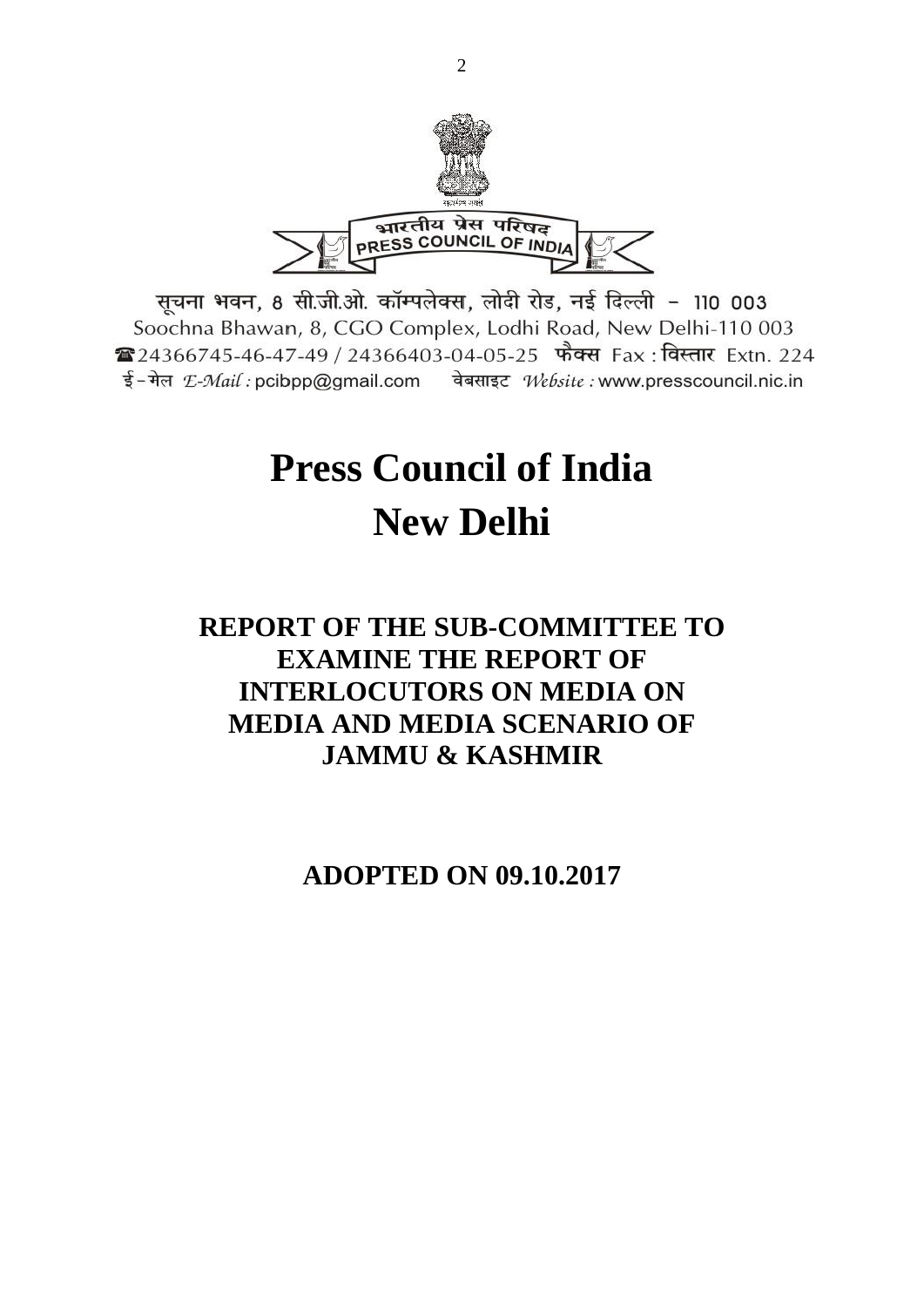## **REPORT OF THE SUB-COMMITTEE TO EXAMINE THE REPORT OF INTERLOCUTORS ON MEDIA & MEDIA SCENARIO OF JAMMU & KASHMIR**

**The topography of the state of Jammu & Kashmir is quite unique: the different natural features and climates of its three regions -- Jammu, Kashmir (valley) and Ladakh – make for an interesting study in compatible contrasts. So does its social topography of different cultures, languages and lifestyles of the people of the three regions. The media of the three regions, too, faithfully represent these contrasts. With a density of 124 persons per square kilometer, according to the population statistics of 2011, Jammu and Kashmir is one of the least densely populated States of the Union of India and ranks 28th among its 35 states and Union territories. The State had a total population of 1,25,48,926 in 2011 with a literacy rate of 68.70 per cent.**

**The report of the special interlocutors on J&K made certain pointed observations in regard to the functioning of the media in the State. The Information Department of the State Government requested the Press Council of India to advise/guide it about the measures required to be taken in respect of the recommendations made by the Report of the Interlocutors, which says :-**

 **1. Publishers have alleged that newspapers that do not toe the official line are denied government advertisements. On the other hand, the Government alleges that certain newspapers**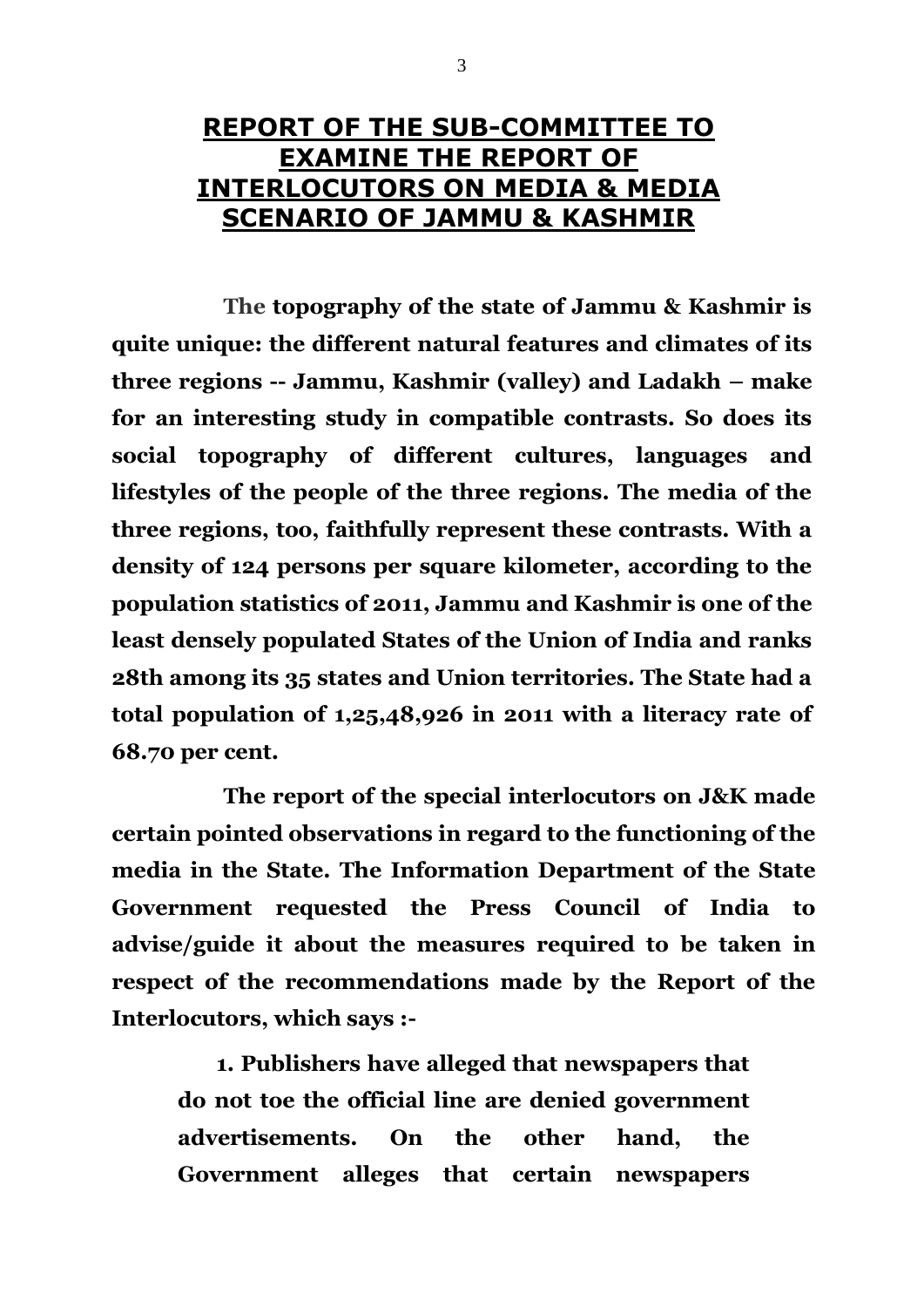**publish unsubstantiated stories and engage in a vilification campaign. Both these matters need to be investigated by a body like the Press Council of India or the Editors Guild of India**

**2. Allegations have also been made to the effect that publishing houses inflate their circulation figures to engage in malpractices.**

**3. The sources of funding of newspapers are also a matter of unhealthy speculation. A thorough investigation carried out by the Press Council of India can alone settle the issue.**

**Pursuant to this, the Press Council of India, taking cognizance of the matter, constituted a five-member subcommittee to examine the Report of the Interlocutors on media and media scenario. The Sub-Committee consists of S/Shri S.N. Sinha, Convenor; G. Sudhakar Nair, Dr. Suman Gupta, Sondeep Shankar and Prakash Dubey. The committee later decided to co-opt Shri C.K. Nayak as its member.** 

**The Sub-Committee also decided to interact with the Interlocutors and prepared a list of veteran journalists related to J&K to discuss the recommendations of the interlocutors. The Sub-Committee also decided to write to the J&K Government, Ministry of Home Affairs, the RNI and the DAVP to provide lists of the State's newspapers against whom they may have received specific complaints of foreign funding/antinational writings and the action taken thereon with due reasons for such action. The Central and State Governments**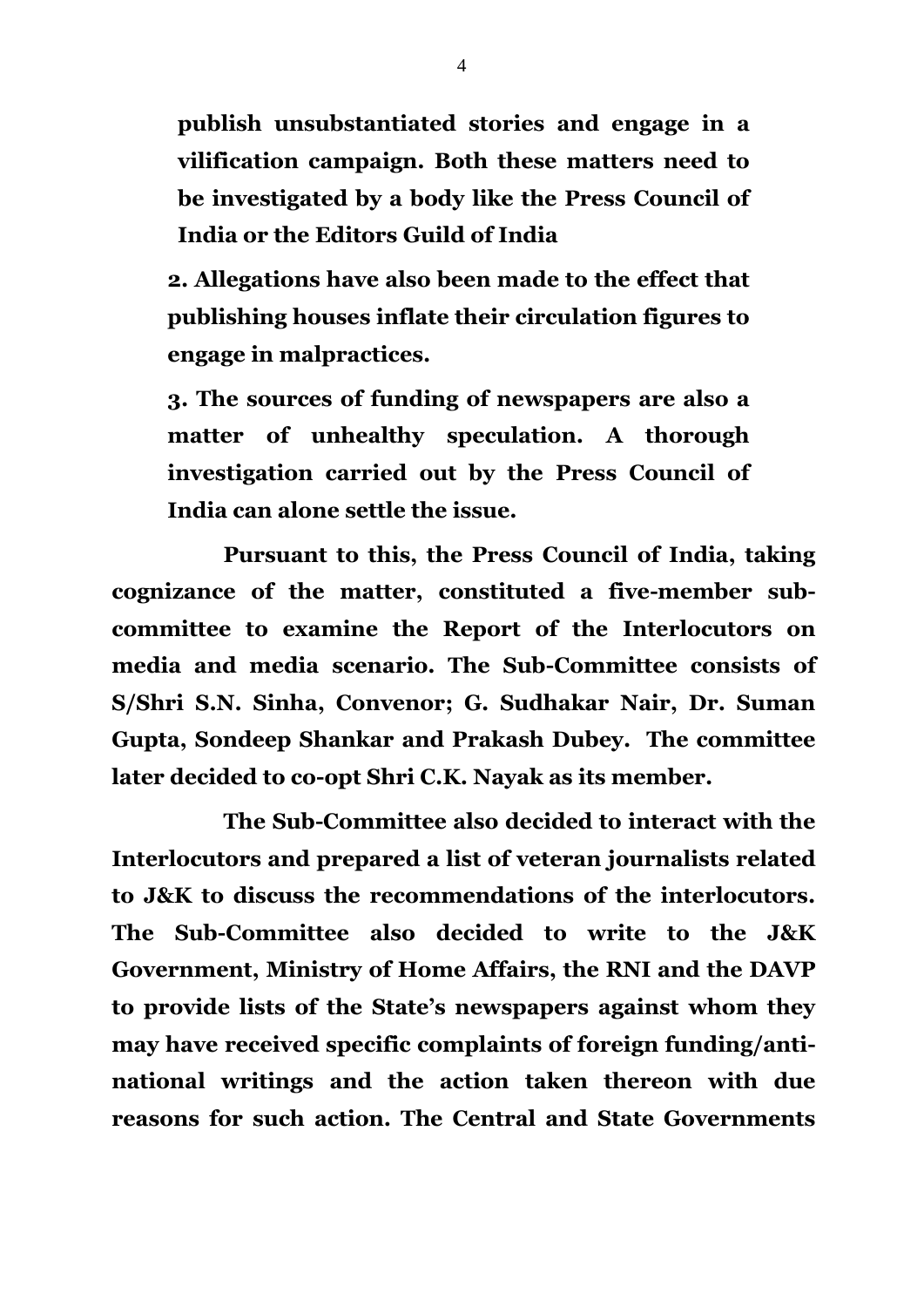**may also provide details of newspapers which were delisted for advertisements during the past five years.** 

**In the interaction, Shri Dileep Padgaonkar and Prof. Radha Kumar of Interlocutors and a number of journalists working outside J&K gave the detailed background of the newspapers' history and their writings and suggested that the committee should visit all three regions of J&K, that is, the Valley, Jammu and Ladakh, to understand the ground reality and the problems faced by media persons.**

**The committee visited Kashmir and met various groups of media persons and officials numbering about 300, of the J&K Correspondents Club, Kashmir Working Journalists Association, Working Journalists Association Kashmir, Kashmir Young Journalists Association, Kashmir Photojournalists Association, News Agencies Association, Kashmir Editors Guild, Jammu and Kashmir Joint Forum of Newspapers Editors, Jammu Newspaper Guild, Officials of Doordarshan, All India Radio and some senior Journalists. It also met government officials and political leaders, including the Hon'ble Governor Shri N.N. Vohra, Chief Minister Mahbooba Mufti Sayeed, Leader of Opposition Omar Abdullah, Finance Minister Haseeb Darbu, and Information & PR Minister Chowdhary Zulfikar Ali, besides senior MLA Yusuf Tarigami and Gulam Hassan Mir. The Committee also interacted with Director Information and officials of the State Information Department, the General Officer Commanding (GOC), 15 Corps, the IG and other officers of the Central Reserve Police Force (CRPF) and the Director General of the J&K Police.**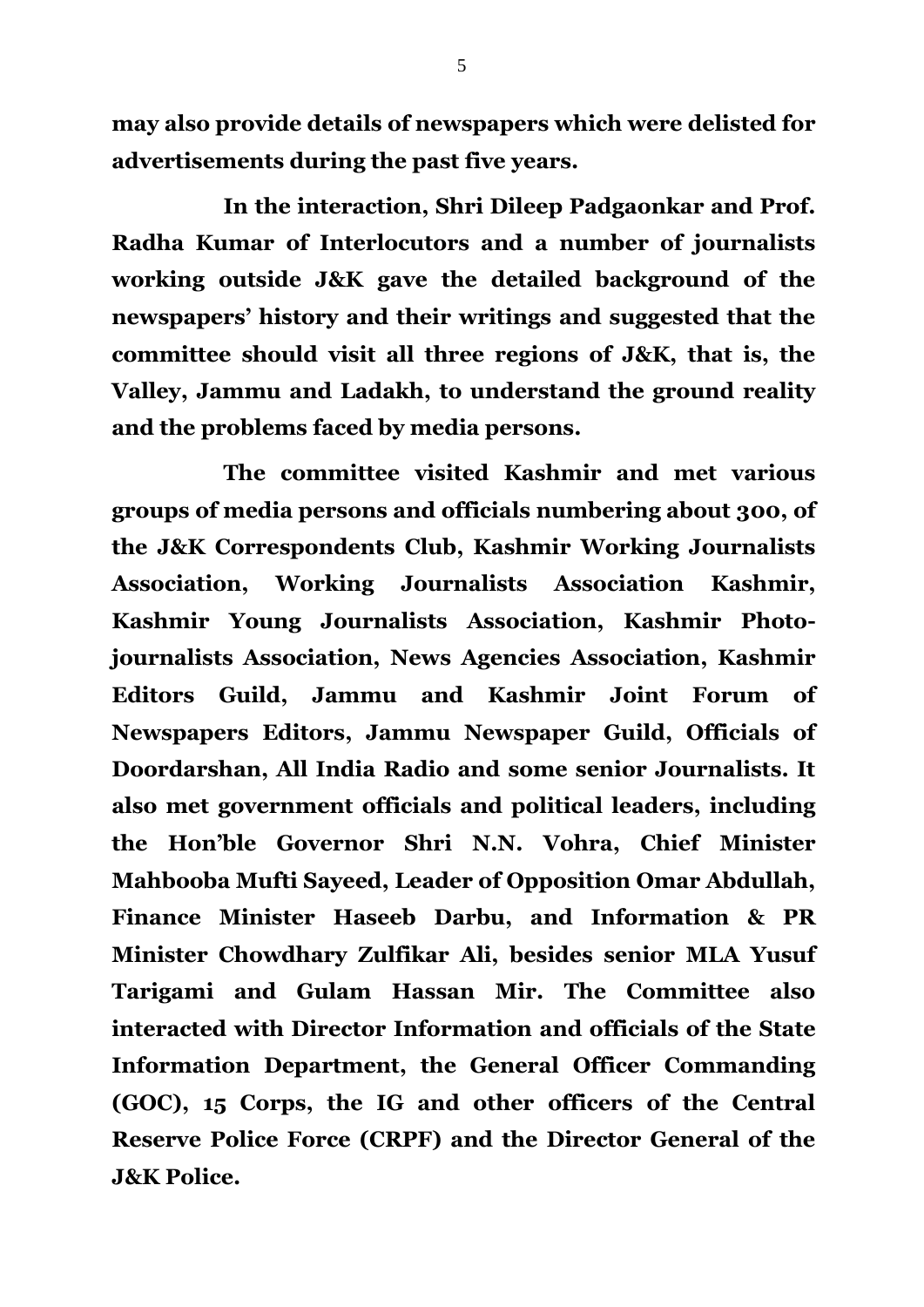**The committee visited Baramulla in North Kashmir and interacted there with the members of the Baramulla Working Journalists Association and officials. Another meeting was held at Anantnag in South Kashmir with the Anantnag Working Journalists Association. The Committee also went to Jammu and interacted there with members of the Press Club Jammu, the Jammu Newspapers Editors Guild, Jammu Newspapers Association, Jammu Kashmir Press Association, All Jammu Newspaper Editors Association (Regd.), J&K Print Media Welfare Association, Online Portals Delegation, Radio Kashmir Jammu, and senior editors and journalists apart from Information Department officials. The committee also went to meet the journalists in Rajouri & Poonch and interacted with delegations of Print and Electronic Media under the banner of the Press club of Rajouri and Poonch. On the last leg of the interactions, the committee went to meet the Journalists of Leh in Ladakh region.** 

**At all these places, media persons were happy to know that a committee of the Press Council of India had come to see them and learn about their problems. They expressed with gratitude their appreciation of the PCI for sending this team to understand the issues related to the Jammu Kashmir media.** 

**The turmoil in Kashmir has adversely impacted the business in general, which has suffered heavily. The media industry, however, saw a growth out it, but at the heavy cost of reported loss of live of more than a dozen journalists/media persons. The media's growth has been high during the past two decades, which have seen a big increase in the number of**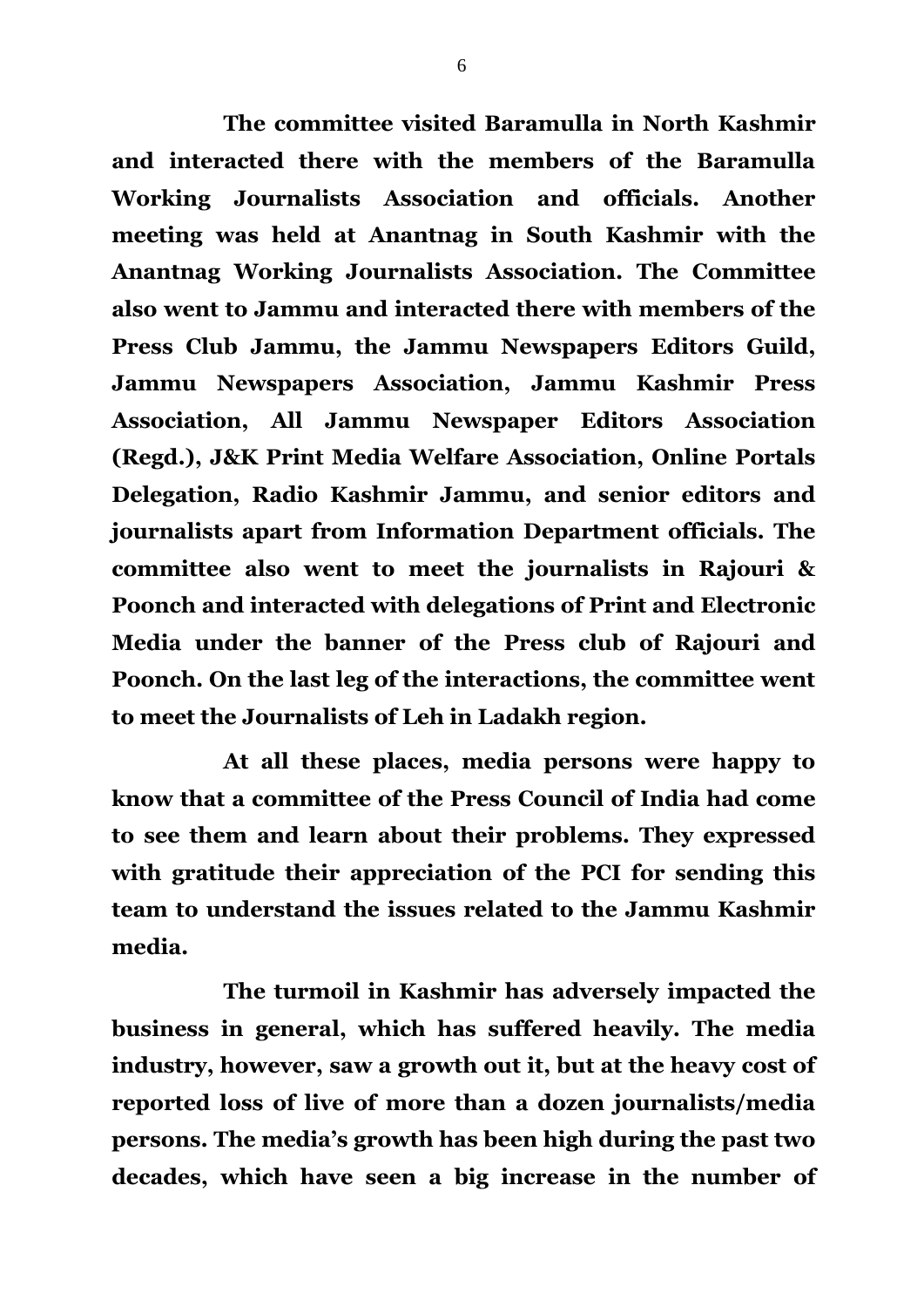**newspapers and periodicals in the State. The number of government-approved newspapers/ periodicals in the State for the release of government advertisements has now increased to as high as 467. The Jammu division accounts for as many as 271 of these, while the Kashmir division has only 196 of these. Ladakh has two publications which are not empanelled. The total number of the State's newspapers/periodicals on the DAVP panel is only 146, of which 58 are from Kashmir and 88 are from Jammu. The total number of accredited journalists in the State is 265, of whom 130 are in the Jammu Division and 135 in Kashmir. There is no accredited journalist in Ladakh. The global satellite television boom has also impacted Jammu and Kashmir, which shows a big boom in the number of bureaus of news channels and the growth of local cable channels run by cable service operators. The media industry, thus, has become a huge job provider to young journalists. But since private business has been shrinking, there is little scope for private advertising and this is making the media heavily dependent on government advertisements.**

**The Union and State governments reportedly at times use this situation to their advantage by arm-twisting the media without any legitimate reasons. It was interesting to learn that on occasions, when the Centre stops the advertisement of a particular media house, the State government tries to compensate it by giving it more advertisements from its kitty, and vice versa. We also noticed another anomaly in the accreditation policy of the State government, which grants accreditation only to the journalists of Srinagar and Jammu. No accreditation is given to any**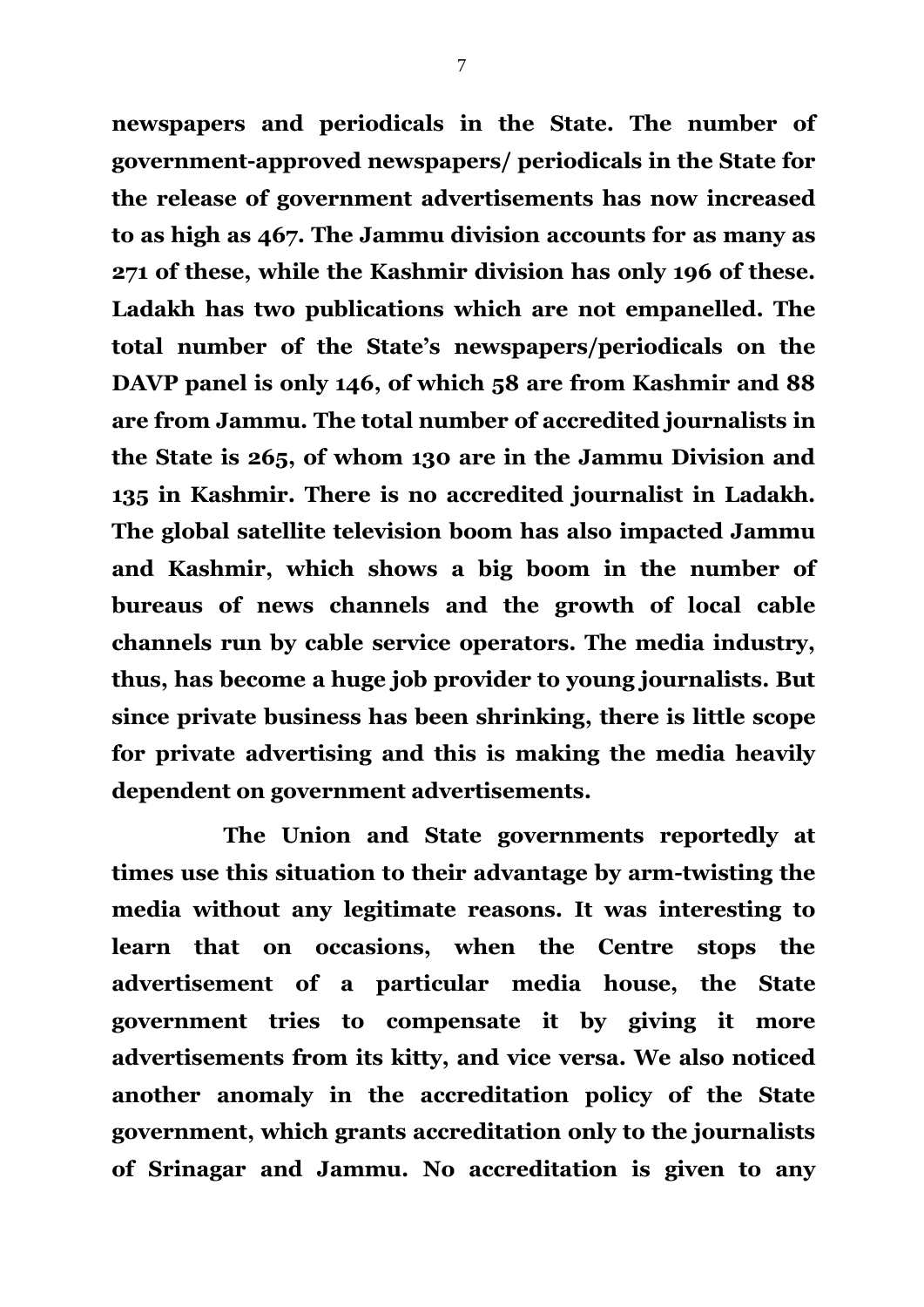**journalists working from other regions or districts. The State Government has, of course, come out with an accreditation and welfare policy for journalists but it has yet to implement it. The advertising and empanelment policy has also been made but not fully implemented as yet. It is a general complaint of newspapers that they are discriminated against because of the non-implementation of the policy. The Government needs to be more sensitive towards journalists who are also serving democracy while doing their duty. It must, therefore, take urgent steps to implement the new welfare policy for media persons without any further delay.** 

**Going through the two narratives of the Kashmiri media and the media of the rest of India, it is clear that the complexity of the situation throws up big challenges for the State's media. They have to make difficult decisions in different areas from field coverage to newsroom decisions to editorial policy because of different political and militaristic as also militants pulls and pressures. The journalists working in Kashmir have to manage the reality of walking on the tightrope amidst the threats of gun and political arm-twisting.**

**Interwoven in the media story of Jammu and Kashmir are the regional sub-nationalisms, turning it into Jammu versus Kashmir, as the two regions of the state pull in different directions. In the national media, the focus of the news mostly remains on politics, military and ceasefire violations. The State-centric approach to cover a state like Jammu and Kashmir has led to the alienation of its people. The people were sensitive about the way they were being reported in the national media particularly electronic media**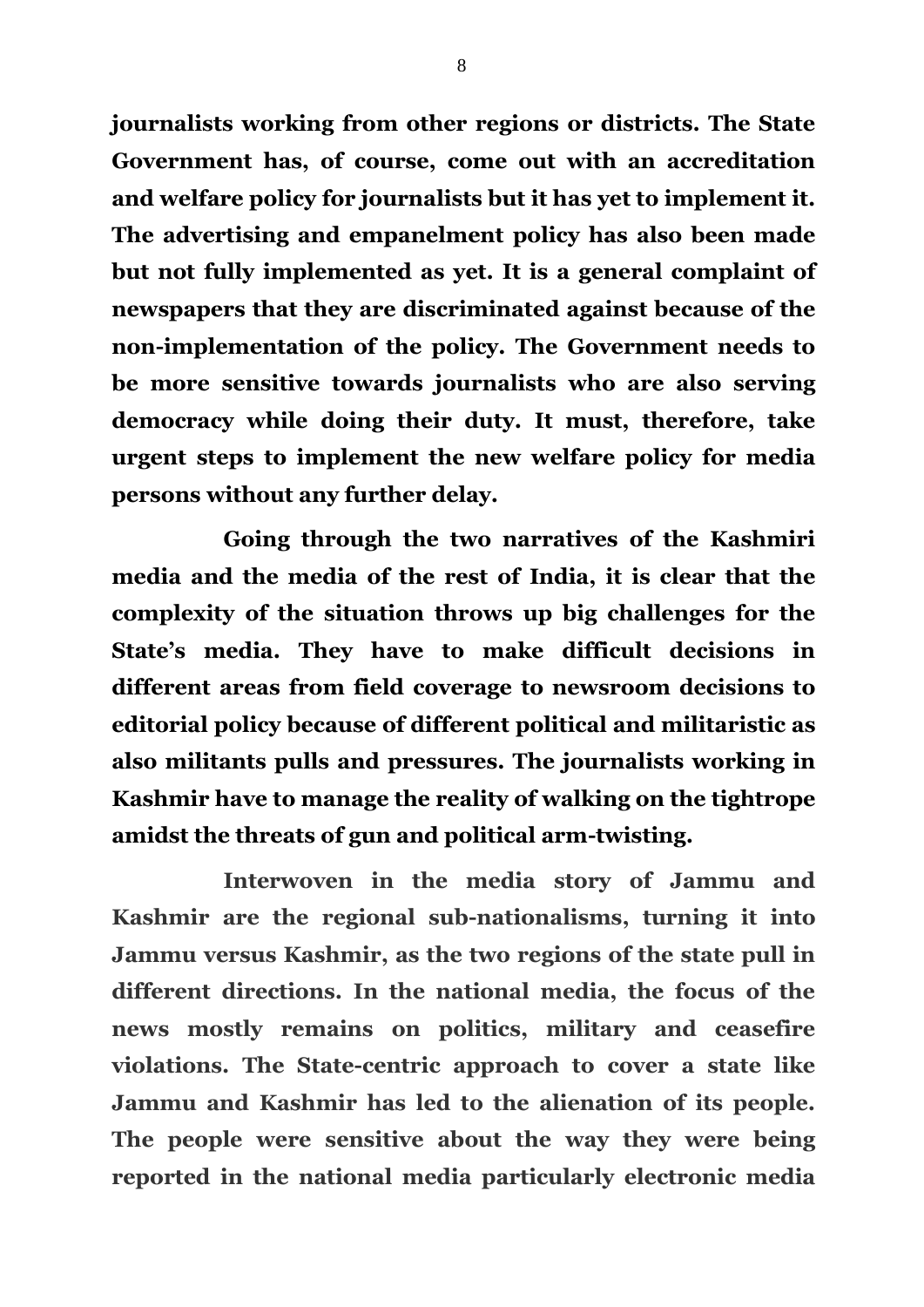**which is seen as deliberately misinterpreting facts and events. Each one in Kashmir, from the Governor to the Chief Minister to other political leaders to armed forces to journalists to common persons on the road echoed the sentiment expressed by the Chief Minister when she said: "I request the national media, the electronic media, not to show such discussion on television that develops hatred against the people of Jammu and Kashmir throughout the country. There are some who pelt stones, but not all the youth from Kashmir pelt stones." Jammu and Kashmir is the crown of India and people of the state have a right over every inch of the nation.**

**"It (Jammu and Kashmir) is the soul of this country. When there is Jammu and Kashmir, there is India. The people of Jammu and Kashmir have a right not only over Jammu and Kashmir, but over every part of the country and they should assert it," she said.**

**According to her, the so-called national TV channels are doing great harm to both the nation and Kashmir in the name of patriotism by interpreting it wrongly.** 

**The power of the media has to be understood by the political leadership and officials in the State and the Centre as well as the armed forces operating throughout Jammu and Kashmir to provide authentic news from direct sources to the local media. Today news travels very fast and it will not wait for any information after a time. So the correct news has to be shared by the authorities without wasting time. This will help curb the rumours that spread like a wild fire on social media.**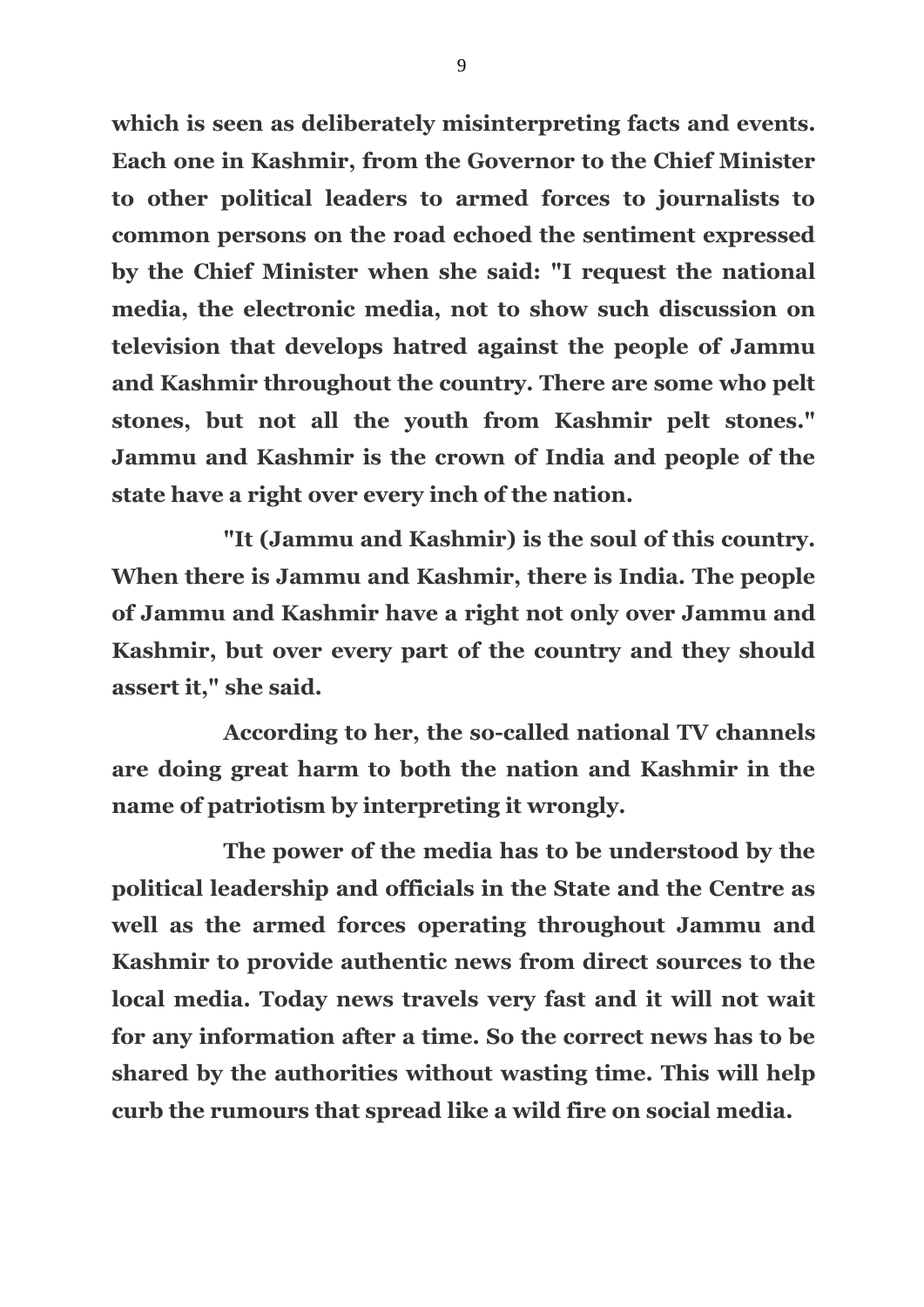**Jammu, Kashmir and Ladakh are surrounded by hostile countries and the media working in such conditions needs special attention in terms of the enemy's propaganda war, people's faith and the country's safety.**

**The Press Council of India Committee is thankful to the State's Director of Information & Public Relations and his staff for cooperating with us and facilitating the required assistance to us. We are also thankful to all political leaders and officials of the armed forces for their cooperation to apprise us of the media scenario in the state. We are especially thankful to all media friends who gave us time to understand the problems of the media and their working in such hostile conditions.** 

**We hope our detailed report and recommendations will find a solution to the problems of the media and help them to make a strong and vibrant free media in the state of Jammu & Kashmir as the Press is an essential part of the democratic setup. Kashmiriyat is unique to Kashmir but it is also in harmony with the best values of Indian society.**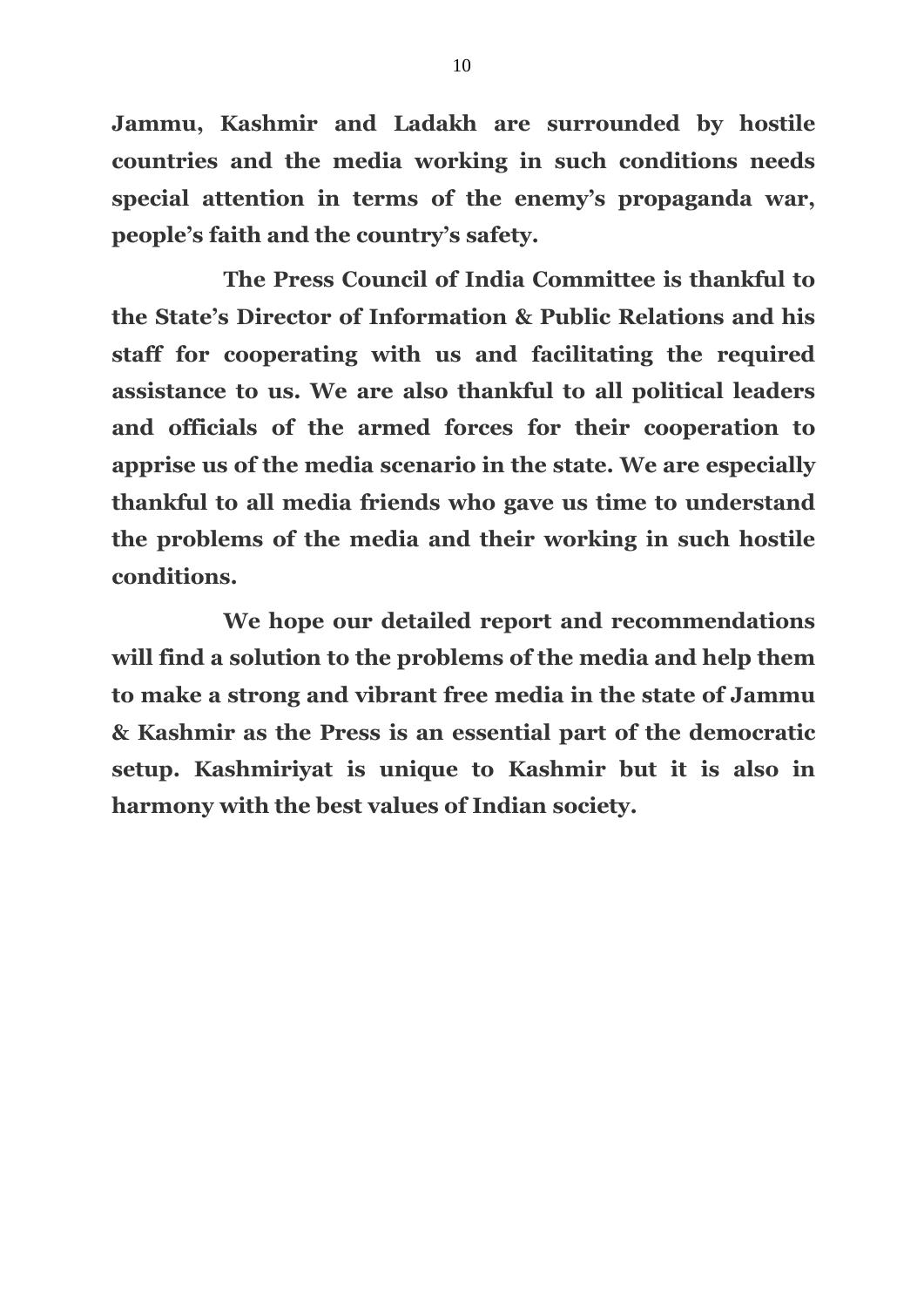## **Conclusion:-**

- **A. During the committee's interaction with various newspaper editors, owners and journalists, they all spoke about the discrimination they, particularly medium and small newspapers/periodicals, faced in the issue of government advertisements and the rates of the state which is one of the lowest in the country. The committee appreciates this problem as the State does not have much industrial or commercial advertisement support because of the problems it faced from decades. Since the survival of the media is vital in the interest of the nation and democracy, it has to be supported by the government. The State Government has also come out with a policy of empanelment and advertisement but it shall have to be implemented in full without discrimination.**
- **B. As for the issue of inflated circulation figures of newspapers/ periodicals, the committee is aware that it is a country-wide phenomenon. The State's Information directorate and the RNI must check the circulation figures through different modalities and act accordingly. The issue of the publication of newspapers and periodicals by retired information department or other government staff to corner government advertisements, too, is a reality and has to be put to an end by the Government only.**
- **C. As for the issue of unhealthy sources of funding of some media organisations, we can understand that conclusive evidence of such funding is difficult to come. Even the government agency could not provide any evidence in this regard, though there is some talk about funding from across the border. They alleged that funding across the border was there some 25 years ago, but it cannot be verified or crosschecked now. There is no major complaint about such funding of newspapers now, but there are such suspicions because of "anti-Central/State**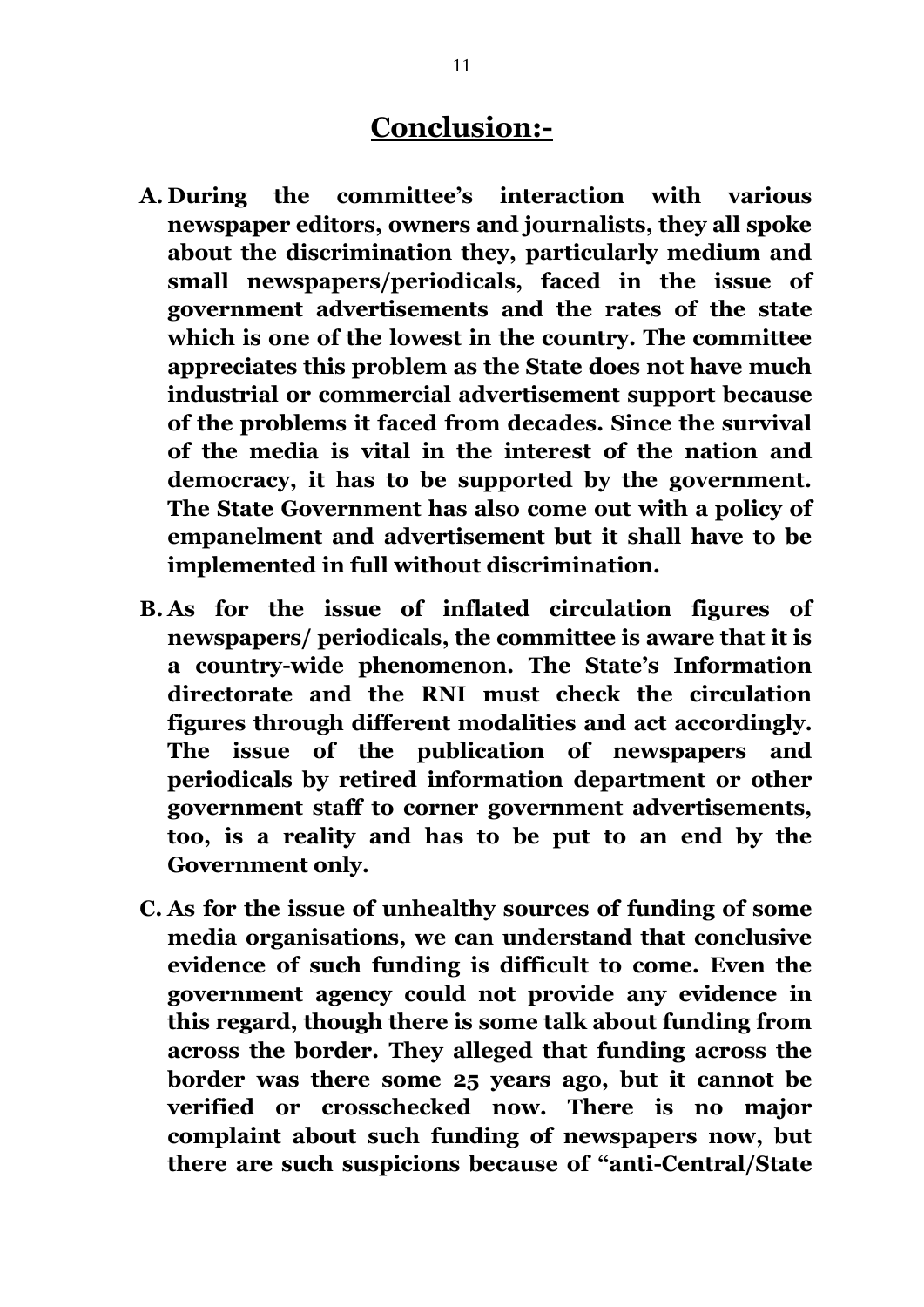**government or anti-armed forces writings" by some newspapers and journalists. The Government and their agencies should file complaints in such cases with the Press Council of India, which could then consider these on merit and decide the issue. The committee was told by media representatives that government agencies should use all their resources to check and trace any dubious funding and take strong legal action if there is any credible evidence.**

- **D.The issue of the accreditation of journalists concerns the grass-root journalists. The State's accreditation committee should consist of the representatives of all the recognized state and national level journalists' organization. It has come to the notice of the committee that at present only journalists working in Srinagar or Jammu get state accreditation. This facility of accreditation should be extended to journalists working at the district level, too, and in certain special cases, to those working in border areas also.**
- **E. The state of J&K is passing through a disturbing situation and it is tough to perform journalistic duty in such an environment without adequate safety precautions. News photographers, camerapersons and reporters, therefore, should be provided with safety kits, including bulletproof jackets and helmets, by their organizations or the Government as they, too, are performing public duty.**
- **F. The non-availability of information from government agencies compels the journalists to find out news from unauthorised sources, which creates a wrong impression among the readers or viewers. The committee discussed this issue at length with security agencies and they, too, appreciated the problem. The committee suggested that a combined Information Centre should be formed in all three regions to provide all relevant official information without wasting time to the local media persons.**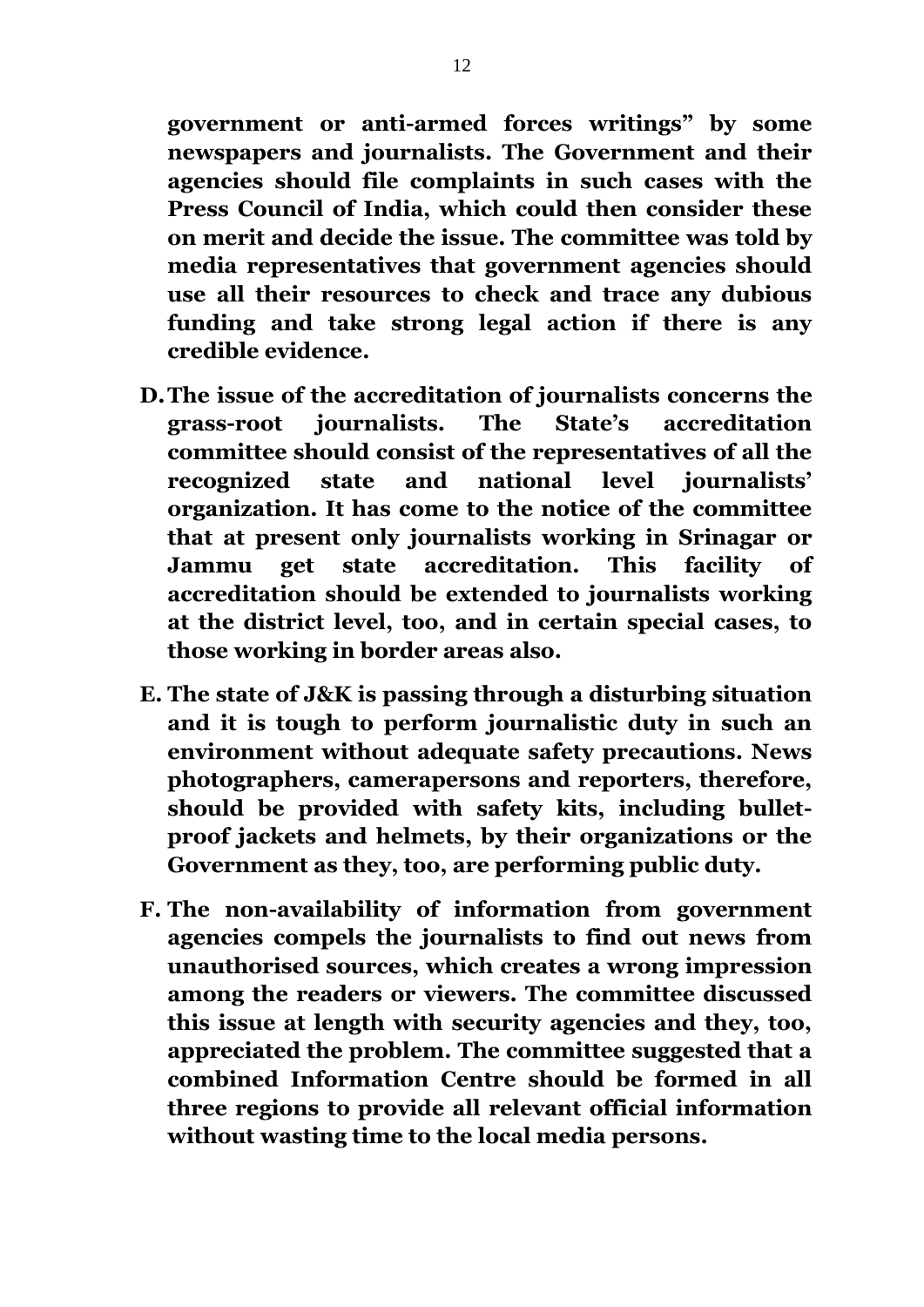- **G.The issue of curfew passes to the journalists, too, was discussed by the committee. Delay in the issue of curfew passes to media places needless hurdles in their prime work and non-recognition of official curfew passes by security agencies. This creates bad blood between two important functionaries of democracy. Sometimes, the authorities issue "no movement" orders without imposing curfew in the area and this, too, obstructs journalistic work. The government and armed forces, must take care to honour the press accreditation cards and the identity cards issued by recognized media houses.**
- **H.The committee is really concerned about the stoppage of internet and mobile services in the State. In this age, no media can work without these supports. The policy of curbs on internet and mobile services has to be reviewed urgently. The committee was surprised to know that in the Ladakh region, internet of BSNL was down for four months and even now, no internet or mobile data works in the area regularly. The low powered transmitting system of AIR and Doordarshan is a big handicap in the border area like Ladakh. The authorities need to take care of these issues on a priority basis.**
- **I. The journalists of the State have been living without any welfare measures for a very long time. Even in cases of death or serious injuries, there is no one to take care of them and they or their families have to face the hardship all by themselves. It is good that the Government has now come out with a policy of creating a journalists' welfare fund. It should cover all journalists and be implemented without wasting any more time. The fund should be monitored by a committee of journalist organizations. The journalists who were injured in recent past should also be taken care of for their medical needs, as promised by the Hon'ble Chief Minister to the PCI committee.**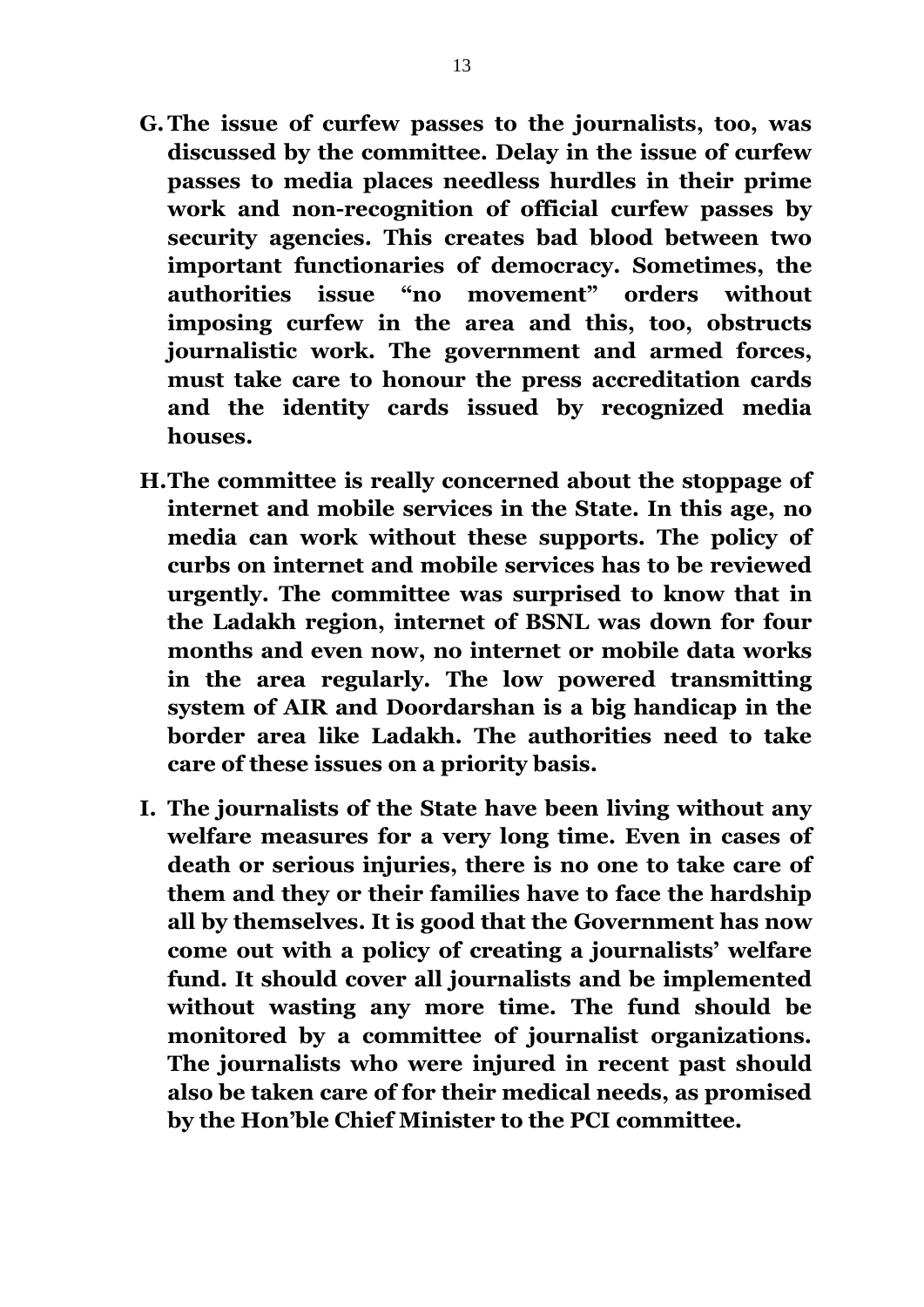- **J. More journalists and media professionals should be encouraged to visit Kashmir to give all aspects of coverage for the rest of the country. The state government should provide adequate support to Directorate of Information & PR to encourage pro-active role their side.**
- **K.Some special scholarships and internship for young pass out of media institutions to go out of state to get the working experience in their field of journalism. The Jammu & Kashmir media institutions should get more visiting faculty (senior journalists of their field) from outside state to give a broader perspective to future journalists.**
- **L. The journalists also raised the question of the nonimplementation of Justice Majithia Wage Boards and poor payments for the newspaper staff. The committee is of the view that the Government must enforce the Majithia Wage Board award as directed by the Supreme Court of India.**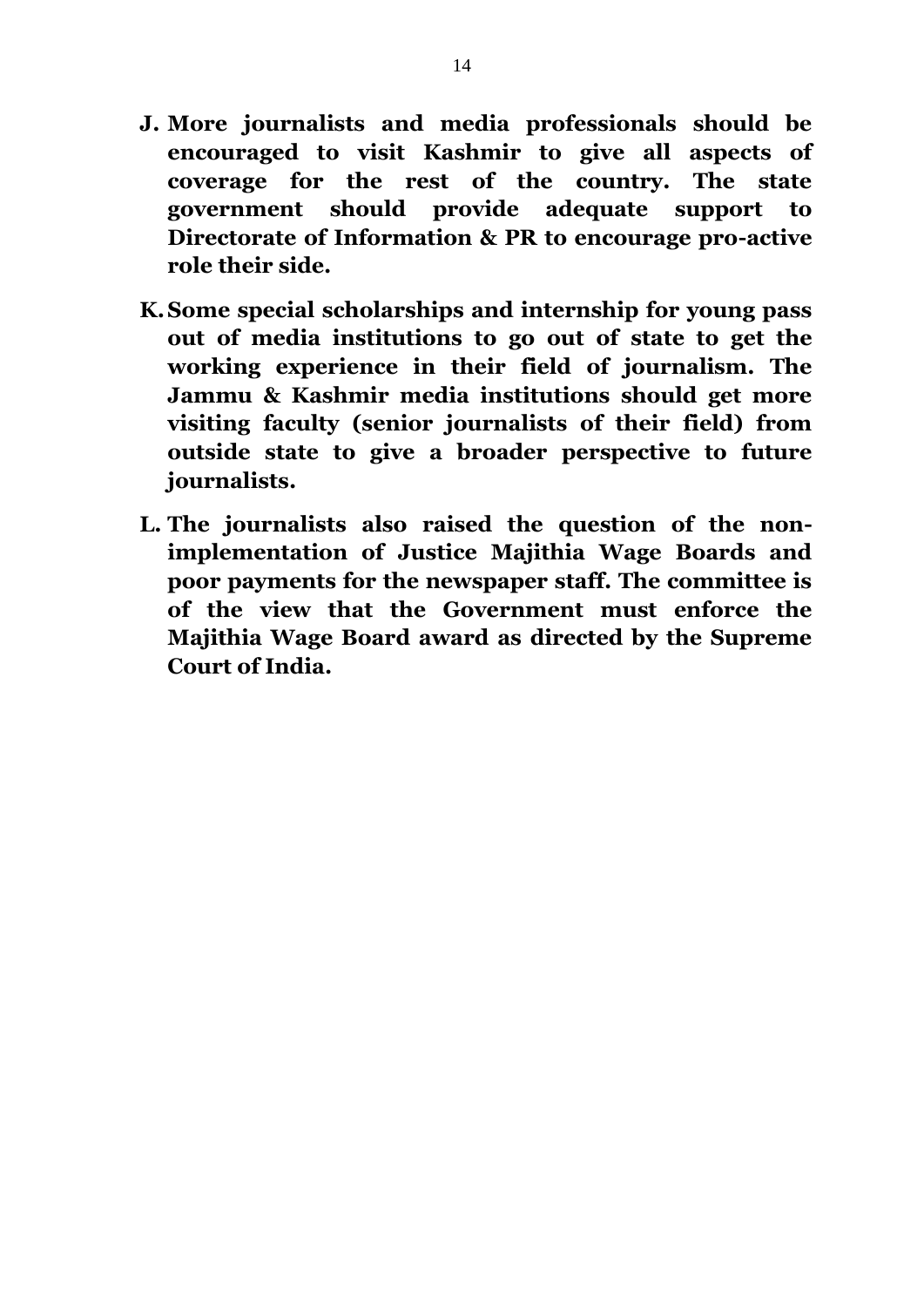# **Recommendations :-**

- 1. The allocation of Advertisement revenue and rate of advertisement in the State should be increased by the State Government. Further DAVP's policy be adopted for the distribution of advertisements.
- 2. The DAVP should also increase its quantum of advertisement in the state of J & K.
- 3. Small papers/periodicals should be given Centre/State advertisements in all regions of J&K, particularly in border areas.
- 4. The State's advertisements and empanelment policy should be implemented without any further delay.
- 5. The government should monitor the reportedly inflated circulation figures of newspapers/periodicals. For this, they can ask the RNI to check it regularly.
- 6. Journalists working in conflict situations should be provided with bulletproof jackets and helmets.
- 7. State governments should ensure the implementation of the Majithia wage board award as per the Supreme Court order.
- 8. The J&K Journalists Welfare Fund scheme should cover all working journalists and be implemented without any further delay.
- 9. The journalists already injured should be reimbursed all the medical expenses incurred by them.
- 10. The State should give accreditation at the district level too. In border areas, too, the journalists should be given accreditation to work in the area.
- 11. The government should ensure a system to provide news/ information without delay to local journalists.
- 12. The Army and Para military forces should also work out a more liberal and transparent information system to give news as soon as possible to local journalists. The Public Relations Departments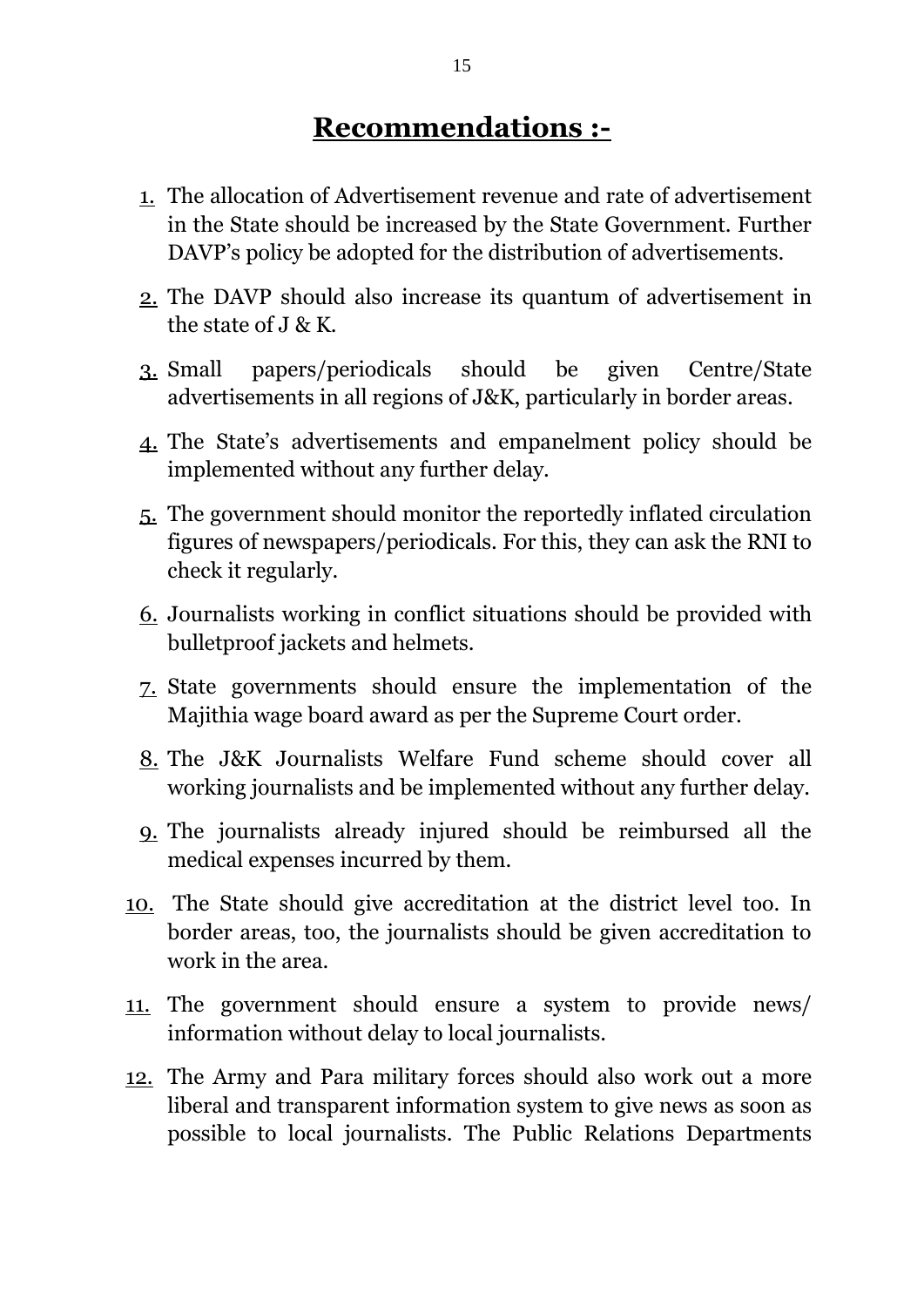needs to play a more proactive role in providing information and facilitating coverage during any operations.

- 13. Journalists, too, are doing public service during any coverage and, therefore, their accreditation or Press Cards should be duly honoured during curfew or restrictions.
- 14. Since good relations with the media are seen to help control misinformation, there should be regular interaction between local journalists and armed forces, police and the government.
- 15. The media, journalists and their professional associations should play a more professional and ethical role at all levels. They must be concerned about their own black sheep within the fold who tarnish the image of media. The aim of the journalists/media should be to build a better society and for this they have right to question the authorities without any personal interest.
- 16. Any objectionable writing should be clearly defined and reported to the Press Council of India for final disposal. No writing should be branded objectionable and subjected to punitive action until the Press Council has considered the matter and given its views on it.
- 17. The All India Radio and Doordarshan must be strengthened in the State with full staff strength and latest high-powered transmitting equipment.
- 18. Private TV channels should be encouraged to prepare and show special programmes on J&K, to project a positive understanding of Kashmir in the world.
- 19. The gap between Jammu and Kashmir and the rest of the national media should be bridged. Inter- regional media exchange will promote a better understanding among Jammu, Kashmir and Ladakh journalists. Similarly, J&K journalists should be encouraged to visit other parts of the nation and interact with their counterparts there. Journalist teams from other parts of the nation should similarly visit the State to interact with the State's journalists to understand J&K.